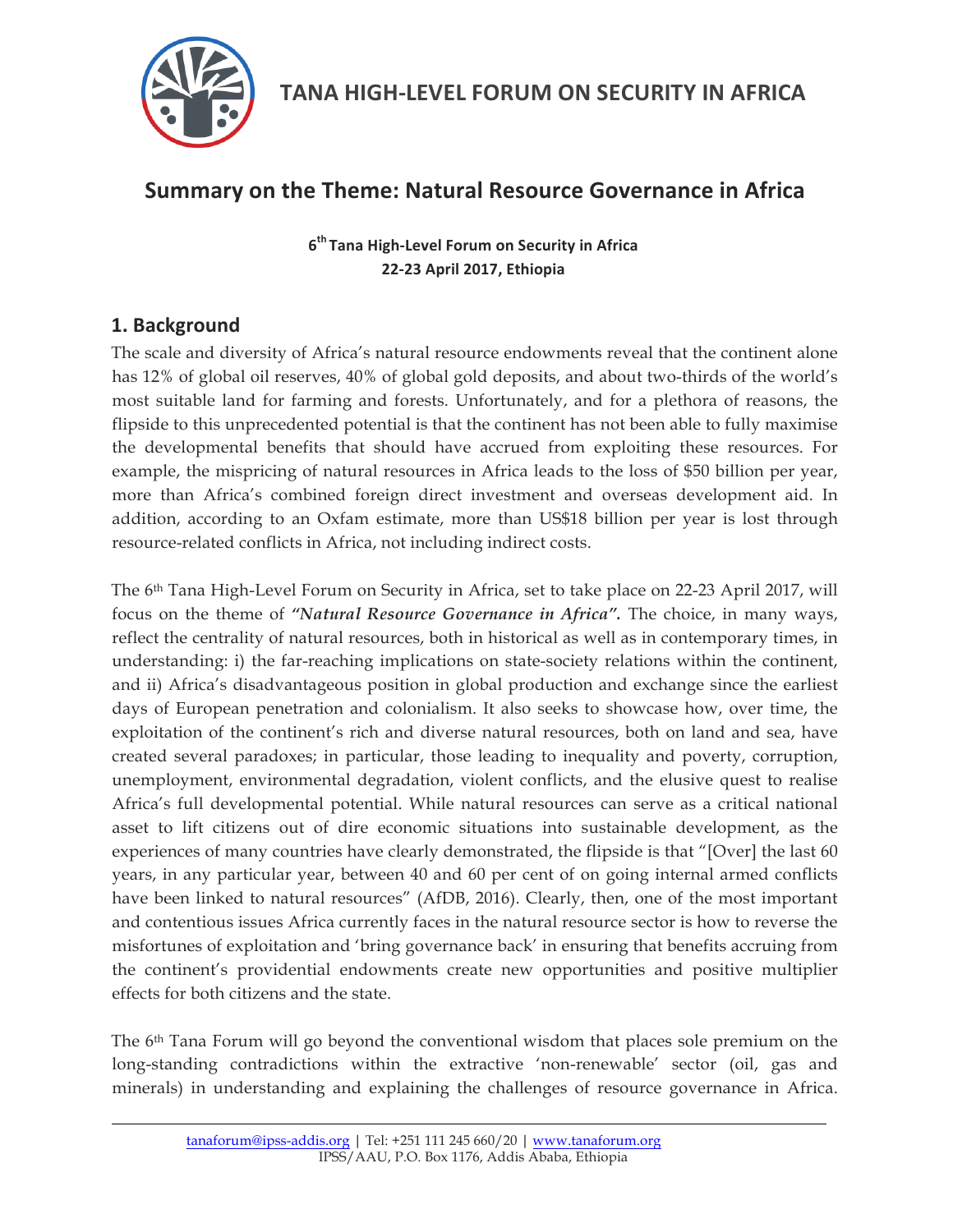

Whereas debates around the governance of natural resources have understandably been fixated on the extractive sector, the 6<sup>th</sup> Tana Forum will broaden the scope to include issues surrounding the governance of other natural resources, specifically: **(a) land, (b) water, (c) seas, and (d) forests and biodiversity.** It will seek to understand and explain why the exploitation of these resources is increasingly a source of tension and violence in ways that have profoundly disturbing impacts on peace and stability on the continent.

By providence, natural resources are mostly located in peripheral spaces (border areas, on seas, and in remote sites) where the writ of the state is either limited or non-existent. This outlook, in turn, is transforming sites of natural resource exploitation into "colonial" enclaves where operators, mostly transnational companies, are free to act with impunity in ways that impact negatively on weaker host communities; where potential insurgent or terrorist movements thrive away from the prying eyes of the state; where there is a thin line between formal and informal economies as different sets of rules apply; and where agitations by local communities even when genuine - are met with heavy-handed and coercive responses by the state at the prompting of international capital, to highlight a few. The Tana Forum will solicit mainstream and alternative perspectives around how issues and concerns linked to the management of natural resources in distant and mostly ungoverned spaces might be tackled in a holistic and sustainable manner before the dire situations in such locations spread.

Further, the Forum will facilitate debate around how to conceive, design and implement a new set of governance frameworks and priorities to ameliorate or end the recurrent contradictions in the natural resource sector. The role of African institutions in creating, implementing and enforcing policies on natural resource management is critical. In many places across the continent, such institutions are increasingly facing pressure from citizens to focus on accountability, participation and transparency as a means of eradicating corruption and building trust when it comes to natural resource management. It will, in addition, explore a tapestry of issues relating to: how to boost the capacity of African countries - individually or collectively - as they demand the renegotiation of existing contracts believed to have been poorly negotiated leaving African countries at grave disadvantage; what roles non-state 'civil society' actors might play in mediating the new pockets of resource nationalism on the continent; and what the risks involved in natural resource governance may be, and how they might be managed in an efficient and sustainable manner. Finally, in looking forward, the Forum will explore the spectrum of new governance infrastructure, mechanisms and regimes required to ensure the effective management of Africa's natural resource sector.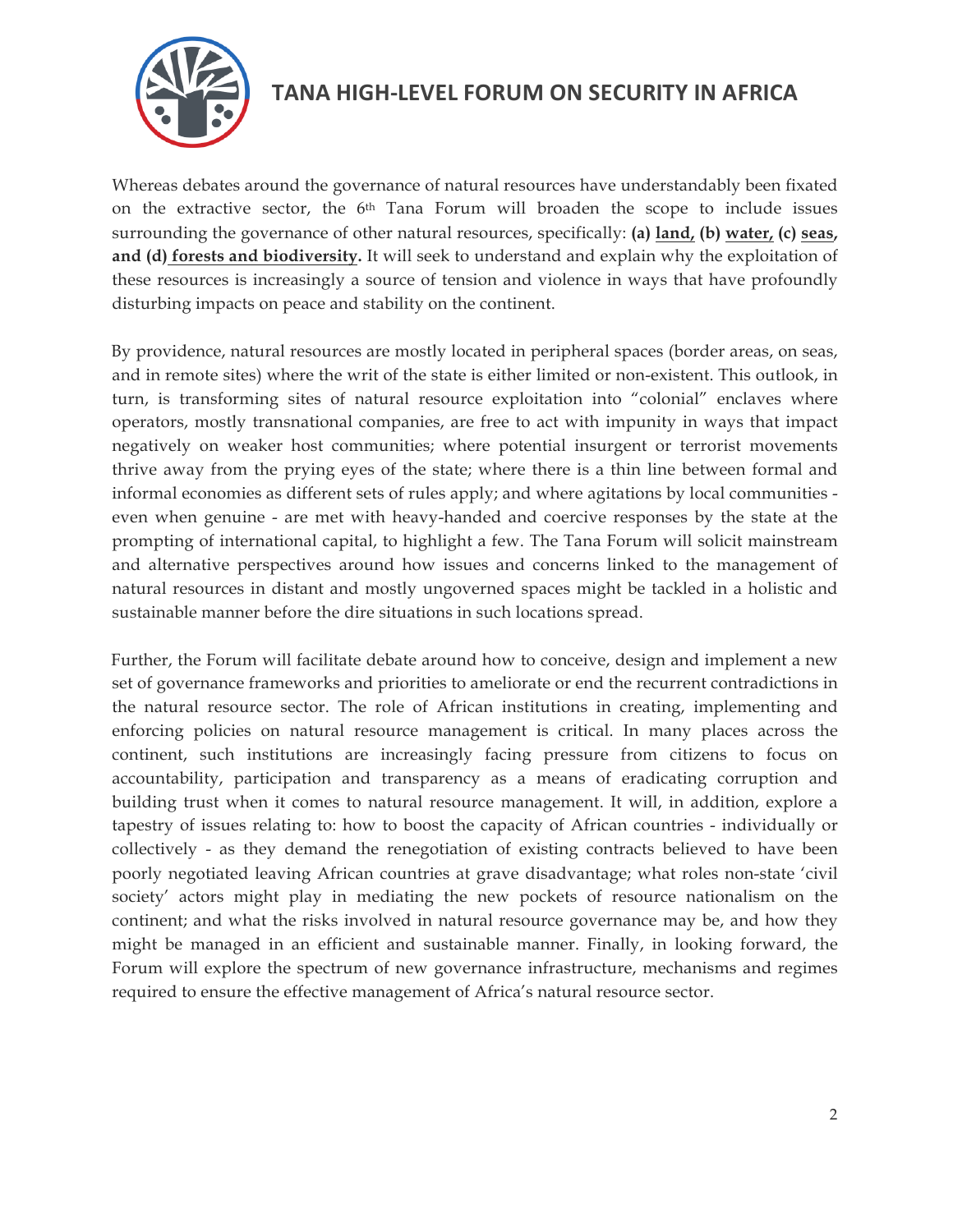

# **2.** Untangling the nexus: natural resources, governance, development and **conflict in Africa**

### **2.1. The extractive industry**

In most African countries, the largely foreign-dominated extractive industry involved in the exploration, exploitation and trade of gas, oil and minerals accounts for a large chunk of foreign exchange earnings. There exists, however, a link between the operations of this industry, how economic growth and governance are impeded, and the outbreak and continuation of protracted violent conflicts. It is well known that gains from the extractive and non-extractive sectors have been used to finance state-sponsored wars as well as non-state armed insurgencies of the types witnessed in the Democratic Republic of Congo (DRC), Sierra Leone and Liberia.

Even at that, the nexus between the exploitation of natural 'extractive' resources and conflict is not automatic. There is an urgent need to reflect deeply on why the relationship is presumed to exist in the first place; and what mediating factors might account for such. In doing this, there is a compelling need to understand how the extractive sector gained salience in the political economies of African countries. This debate, while of great import today, must necessarily be traced back to and situated in how Africa was incorporated into the global capitalist-oriented system, originally as a source of raw materials to sustain the industrial revolution in Europe in the 17th Century. After all, not much has changed in terms of the secondary and subservient status of and role that Africa continues to play in the global system of production, exchange and consumption. For one, the continent is still unable to overhaul or control the logic and mechanisms that determine what and how much it can produce, as well as whom to sell to.

At the heart of the contradictions in Africa's extractive sector is partly that the continent, for the most part, still produces what it does not consume, and consumes what it does not produce. While there might only be a few exceptions e.g. Botswana, the 6<sup>th</sup> Tana Forum seeks to go beyond the dominant and sometimes misleading "resource curse" narrative to investigate several paradoxes associated with the African extractive sector, including but not limited to: its dominance by external interests and by extension, its outward orientation; the opaque, parasitic and incestuous relationship nurtured by controlling state and international business elites; the pervasive tendency to operate more or less as an 'enclave economy' that may be physically located within a country but largely operating outside national laws and regulations; and double standards in the operations and practices that external actors dominating the sector engage in, to name a few. It is important to note that the existence of natural resources is, by itself, not problematic; it is rather the management of revenues and how they are distributed that is at the heart of festering governance challenges. These issues are increasingly described in terms of growing resource nationalism in many resource-rich African countries today.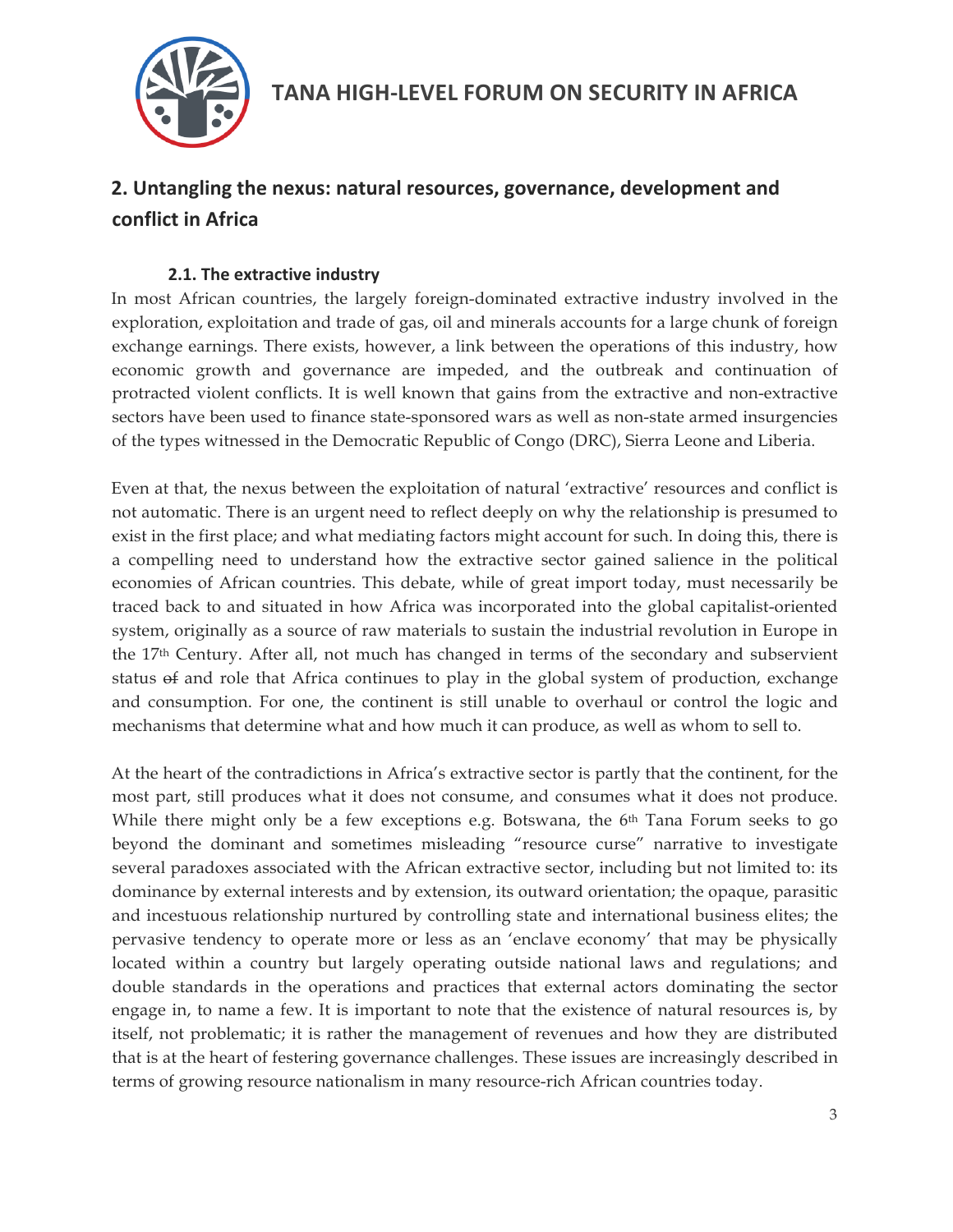

**TANA HIGH-LEVEL FORUM ON SECURITY IN AFRICA** 

### **2.2. Land**

It is estimated that two-thirds of the world's most suitable land for farming (of which only 8% is irrigated) is located in Africa. Land not only holds immense cultural value, it is also a source of livelihood for the continent's growing population, most of whom still live in rural areas and engage in subsistence agricultural and artisanal activities. Unfortunately, the continent's vulnerability to environmental problems due to climate change and climate variability as well as pressures due to population growth and rural-urban migration have continued to place a strain on land and other renewable resources. Because it is directly linked to human security considerations, land has become a major source of contestation between and among groups, including those with previously shared traditional and cultural affinities.

The pressure over land is compounded by the nature of land tenure systems in Africa, one in which the traditional (or communal) is constantly in conflict with modern imperatives, and in several instances, creating scarcity and its attendant problems. As a renewable resource, social and political questions over land have become complex because different groups use them for different purposes. At the forthcoming Tana Forum, a critical interrogation of land, in terms of its myriad economic, cultural, political and security dimensions should be given priority consideration. How, for instance, might controversies surrounding land be understood and better managed within the framework of an inclusive and participatory governance before they erupt in new and vicious forms of violence? What are the existing regulations and parameters of land use in Africa, and what factors predispose them to abuse and violence? What should be the point(s) of convergence between traditional and modern narratives around land? And finally, from solutions linked to the diversification of livelihoods to increasing irrigation systems, what new incentive structures are required to reverse the growing trend of violent conflicts around land?

### **2.3. In land water resources**

The same dilemma over land, especially in terms of contestations over access, control andusage, also resonates with water. In contrast to land and other extractive natural resources,however, there is no alternative to water since every spectrum of development and the entireglobal ecosystem and their populations depend on it. For Africa, the water estimates arestaggering: one-third of the world's international river basins are found in sub-Saharan Africa; with 35 countries sharing 17 major river basins. About 75% of the total water resources of thecontinent are concentrated in eight major river basins, while the continent's 63 international river basins cover about 64% of the continent's land area and contain 93% of its total surfacewater resources. They are also home to some 77% of the population (UNEP 2010).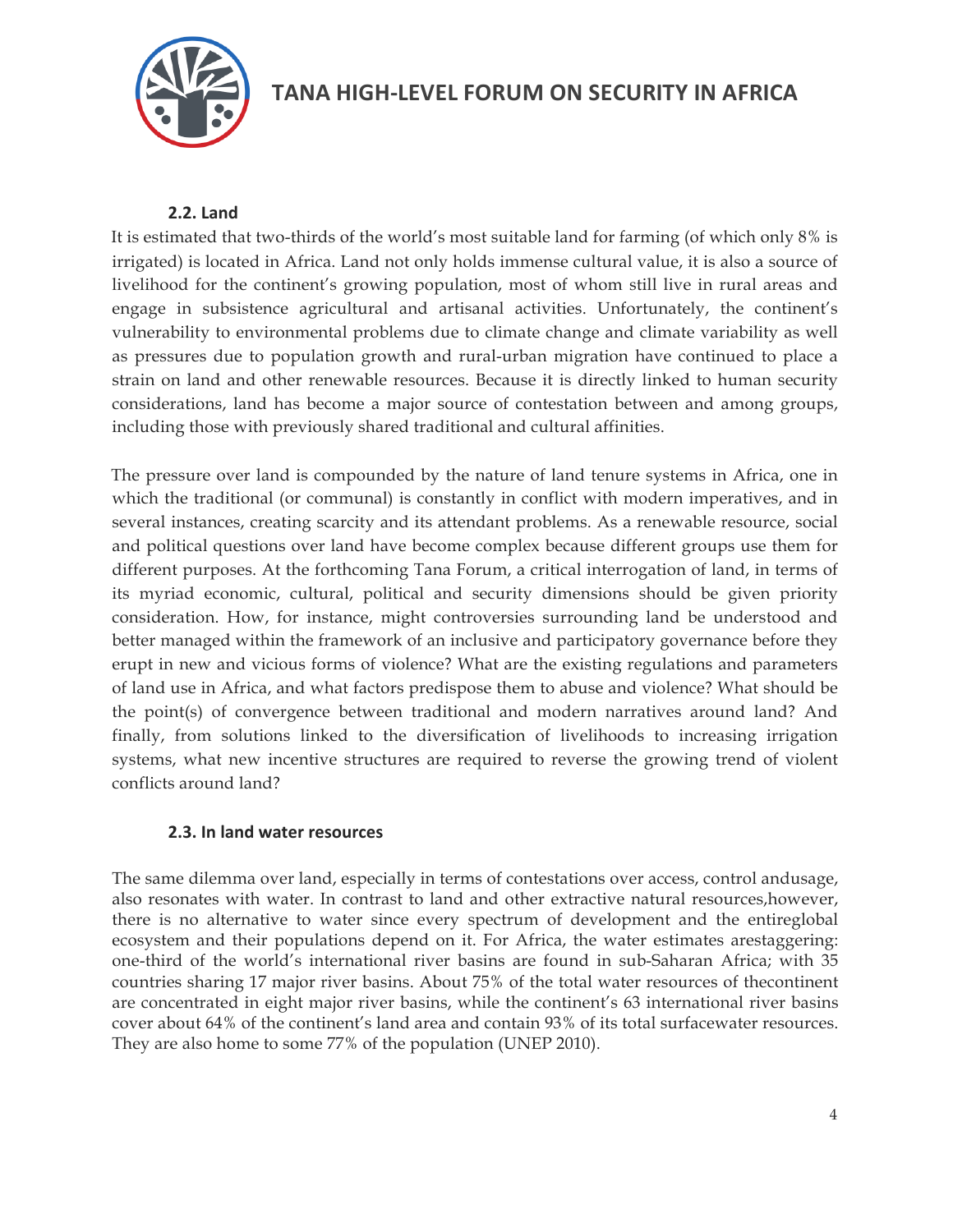

In contrast, more than 300 million people in sub-Saharan Africa alone are without access to reliable drinking water sources, while 14 countries on the continent are already experiencing water stress. According to estimates by the UN Department of Economic and Social Affairs, Africa`s current population of 1.216 billion is expected to double by the year 2050, and then double again by 2100. There is no doubt that growing populations and developmental and climate change pressures will rapidly aggravate water scarcity and this might led to competition in Africa. Given the overall asymmetry in water distribution and access in different parts of the continent, the pressure on the already scarce resource will be huge and mechanisms should be installed to prevent any unnecessary and avoidable conflict.

While most upstream-downstream dependencies between countries have often led to cooperation rather than conflict1, this should not be taken for granted. With the rapid growth of population, urbanization and expansion of economies, the pressure on the existing available fresh water will be high. Therefore, different actors, state or/and non-state, should work towards preventing the problem from becoming a crisis that would let to violent conflict. Hence, (violent) conflict preventive approach should be explored. Existing problems and challenges should be taken as an opportunity to solve multiple water related problems.

Invariably, the growing pressure on the available fresh water and the fear that there is the potential for water conflicts and the positive examples of cooperationover water issues forces countries, acting collaboratively, to place greater premium on bilateral and multilateral water diplomacy and governance as an important means to preventing conflicts over water, as well as foster bilateral and multilateral cooperation to sustainably manage such scarce resources. What, then, are the key lessons in transboundary water management and usage in Africa, or elsewhere, that might be helpful for the future? What have been the key challenges that African countries faced in the management of transboundary water courses? What are the opportunities to enhance cooperation over transboundary watercourses in Africa? What new forms of water governance regimes should be contemplated, and implemented for the short-, medium-, and long-term? From which direction or platform (bilateral or multilateral, inter-governmental or supranational)should new responses to innovative water management be approached?

#### **2.4.** The seas as a new resource frontier

Africa is an island surrounded on all sides by seas and oceans; the Atlantic Ocean to the west and south, the Indian Ocean to the east, the Red Sea to the Horn of Africa, and the Mediterranean to the north of Africa. Since the early days of trans-Atlantic trade, oceans around Africa have been central to global commerce, to European penetration of Africa, and to the consolidation of European colonial rule. In more recent times, African seas have assumed even more salient economic and geo-strategic importance; be it in terms of the discovery of hydrocarbon resources in the deep waters of the Gulf of Guinea, the huge migration passage for trafficking through the Mediterranean into Europe, incidences of piracy or the illicit trade in drugs, narcotics, weapons and ammunitions. Indeed, it was clearly to reposition African seas as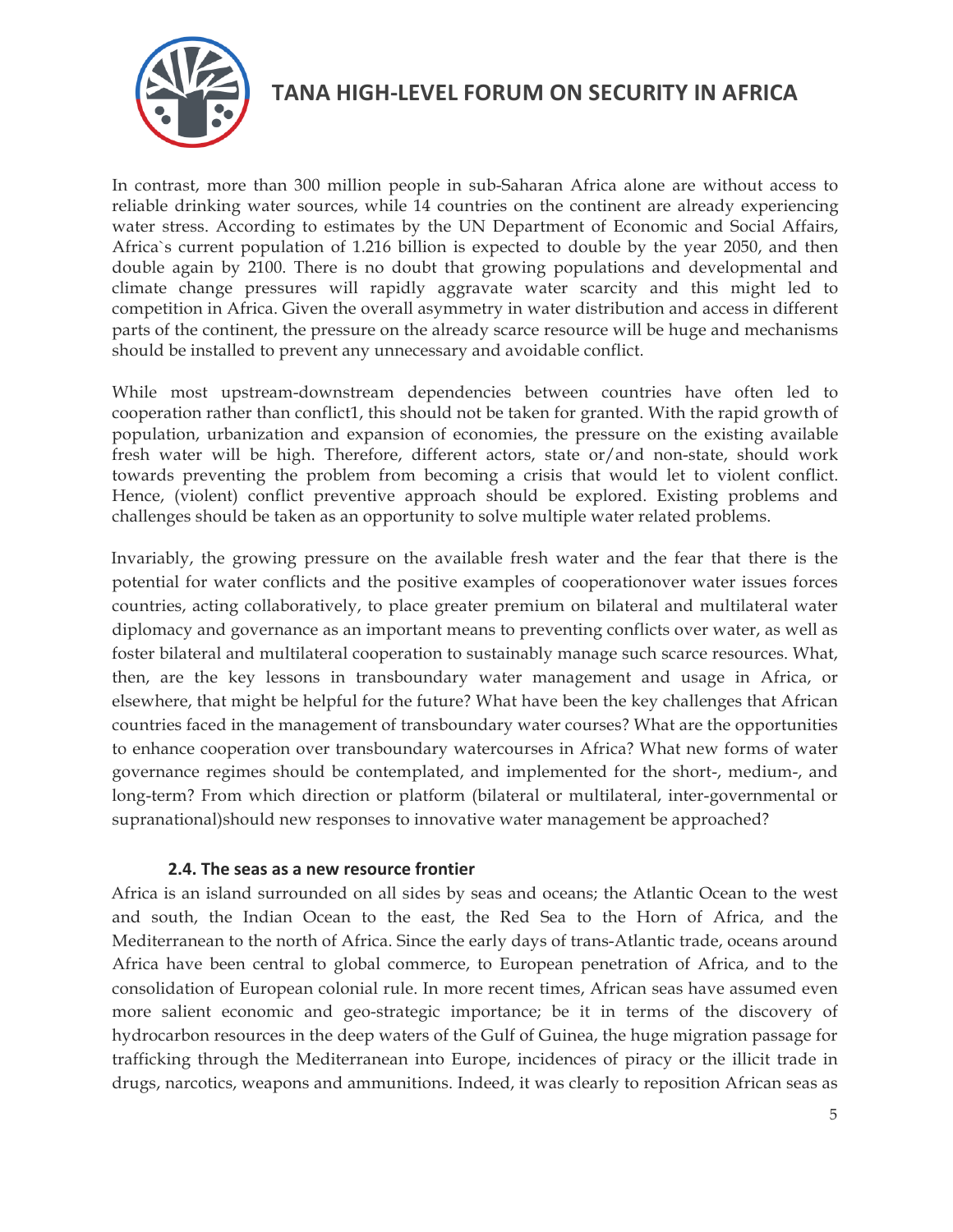

a source of prosperity that the October 2012 AU Extraordinary Summit on Maritime Security and Safety and Development in Lome, Togo, underscored the centrality of the African maritime domain to serve as a key driver of the continent's economic and social development. It also called for an African strategy for the protection of its seas and oceans, and to provide peace and stability.

Yet, it is important to note that whereas more than 30 African countries have direct access to the sea, the writ and actual presence of their governments on the waters is either too lean or virtually non-existent. This situation raises a number of pressing concerns over the exercise of African state sovereignty at sea. For instance, in the absence of state writ the seas have become sites for the dumping of toxic waste, illegal commercial fishing and the depletion of marine stock. Further, there are challenges linked to livelihoods and the survival of coastal communities having to cope with the rise in sea levels, and how best to harness the untapped resources of the seas and challenges linked to the management and preservation of marine resources and marine ecosystems. In all these different aspects, it is not just the role of the African state that is important but increasingly also that of a wide range of international actors: major global powers, large multinational corporations, and a whole retinue of clandestine networks. What are the implications of this proliferation of external actors on African waters? What precisely are they doing on the waters, and what are the implications of the activities they are engaged in for the sovereignty of African states?

Alongside the urgency to interrogate the various dimensions of sea-borne challenges that Africa faces, there are several other contentious issues that typically still evade scrutiny despite their myriad economic, geostrategic and security implications. For instance, a growing number of landlocked countries, 16 to be exact, are facing pressure to gain secured access to the sea. In contrast to landlocked countries in West Africa that have managed to establish and maintain cordial relationships with their coastal neighbours, for example, several in other parts of Africa (e.g. South Sudan and Ethiopia) have experienced hiccups with Sudan, Eritrea and occasionally Djibouti. What, then, is the changing nature of this politics of access to the sea? What kinds of access do landlocked countries currently have, and what forms of negotiations produced such access? What new and emerging issues are changing, for good or bad, the existing configuration of relationships between landlocked countries and proximate neighbours with access to the sea? Is there any urgency to establish a multilateral framework to better manage the relationship between landlocked countries and those with access to the sea in ways that create win-win opportunities for both sides?

#### **2.5. Forests and biodiversity**

African forests and their biodiversity reflect salient aspects as well as dimensions of the paradoxes associated with the exploitation of renewable and non-renewable natural resources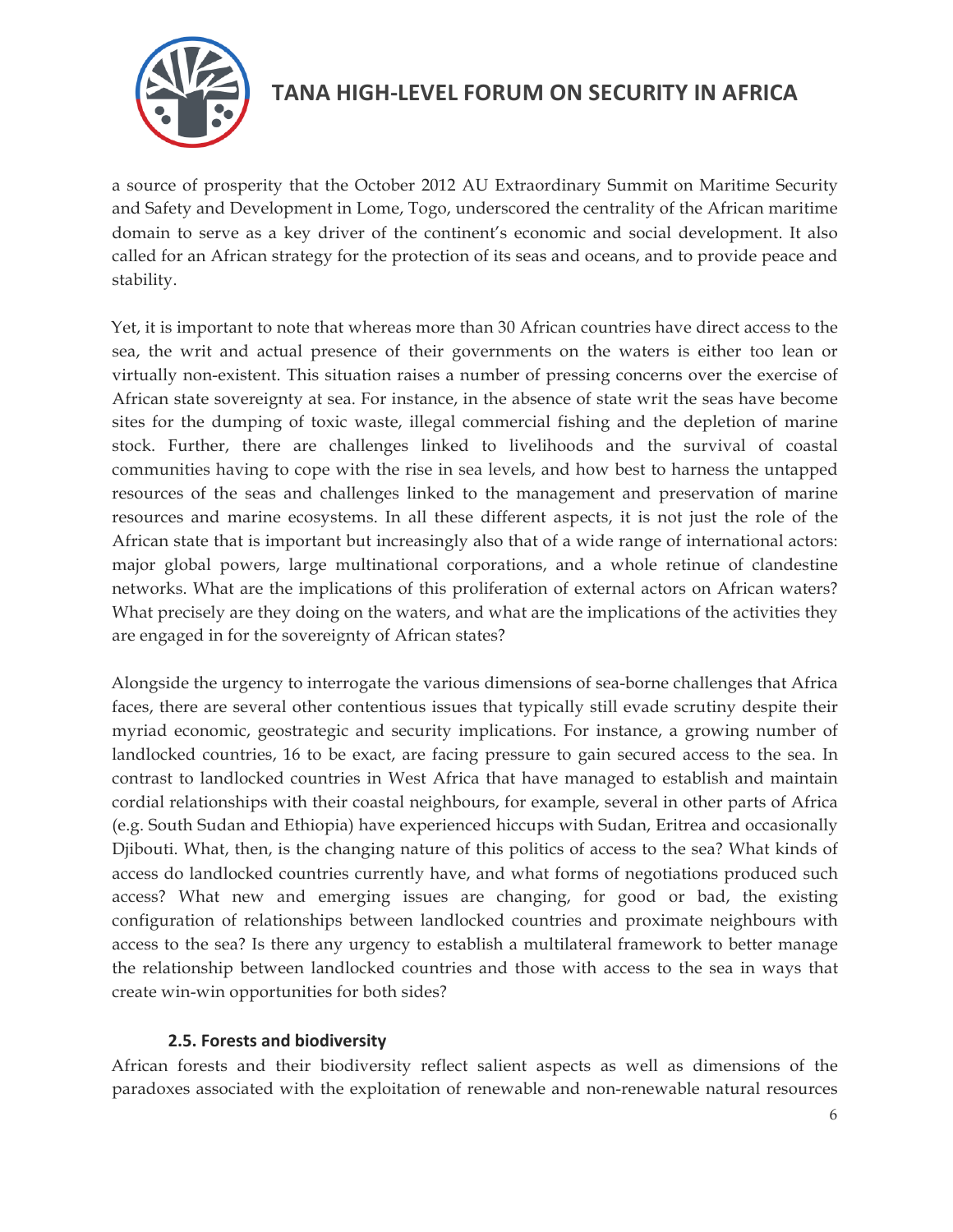

on the continent. Africa's rainforests are estimated to cover approximately 3.5 million square kilometres of the continent's surface land, and on the basis of current estimates more than 75 million people depend on these forests for their livelihoods. The African rainforest is also noted for its rich cultural diversity, with  $six^1$  of the world's heritage sites located within an area covering an estimated 63,000 square kilometres. More significantly, the Congo Basin rainforest, described as the second "lung of the planet", is the world's second largest carbon sink after the Amazon and is widely known to be pivotal in reversing the ills of climate change.

While African forests attract substantial environmental, economic, cultural and geological interest around the world, its current status calls for concern as well as urgent concerted effort. In the first instance, the rate of decimation of the forests and by extension, their rich biodiversity, is alarming. African forests are under severe onslaught from deforestation, degradation and unsustainable land tenure systems and practices. Since the 1990s, African forests have become the first casualty in the context of the continent's brewing civil wars. Because they are located far away from the prying eyes of central governments, forests have become attractive sites for mobilising and consolidating insurgency movements who also exploit their rich resources to finance their activities. When conflicts break out, all manner of illicit and clandestine activities involving local and external commercial 'rogue' interests converge to create an informal economy that benefits from indiscriminate logging, mining and smuggling of precious minerals, and the illicit trafficking of humans, drugs and narcotics, and weapons. It was not by coincidence that some of the worst assaults on African forests occurred in the context of protracted civil wars in Sierra Leone, Liberia and the DRC.

But, then, it is not only illegal activities by a plethora of local and international rogue elements that put African forests under the kind of siege they have witnessed over the past two decades. Clearly, deliberate actions (or inactions) by government have also undermined the ability of many countries to maximise forest resources. In many parts of modern Africa, therefore, governments have succumbed to commercial imperatives to convert large expanses of forest reserves into new lands for industrial-scale commercial agriculture, mostly to serve external markets. Usually, the terms of negotiations for such huge forest spaces are not only shrouded in secrecy but create pockets of land grabbing. Self-help measures on the part of forest communities can end up alienating and disenfranchising local communities and even leading to conflicts. Beyond the myriad environmental impacts in terms of loss of biodiversity, soil erosion, and habitat fragmentation, the social and economic consequences of a massive deterioration of forest areas across Africa end up resulting in a change of power dynamics

<sup>&</sup>lt;sup>1</sup> These are: the Congo Basin (Dja Faunal Reserve in Cameroon; Lope National Park in Gabon; Sangha Trinational straddling the border between Congo, CAR and Cameroon; Salonga National Park andOkapi Faunal Reserve in the Democratic Republic of Congo) and the sixth (Tai National Park in Cote D'Ivoire) is in the Upper Guinea forest block.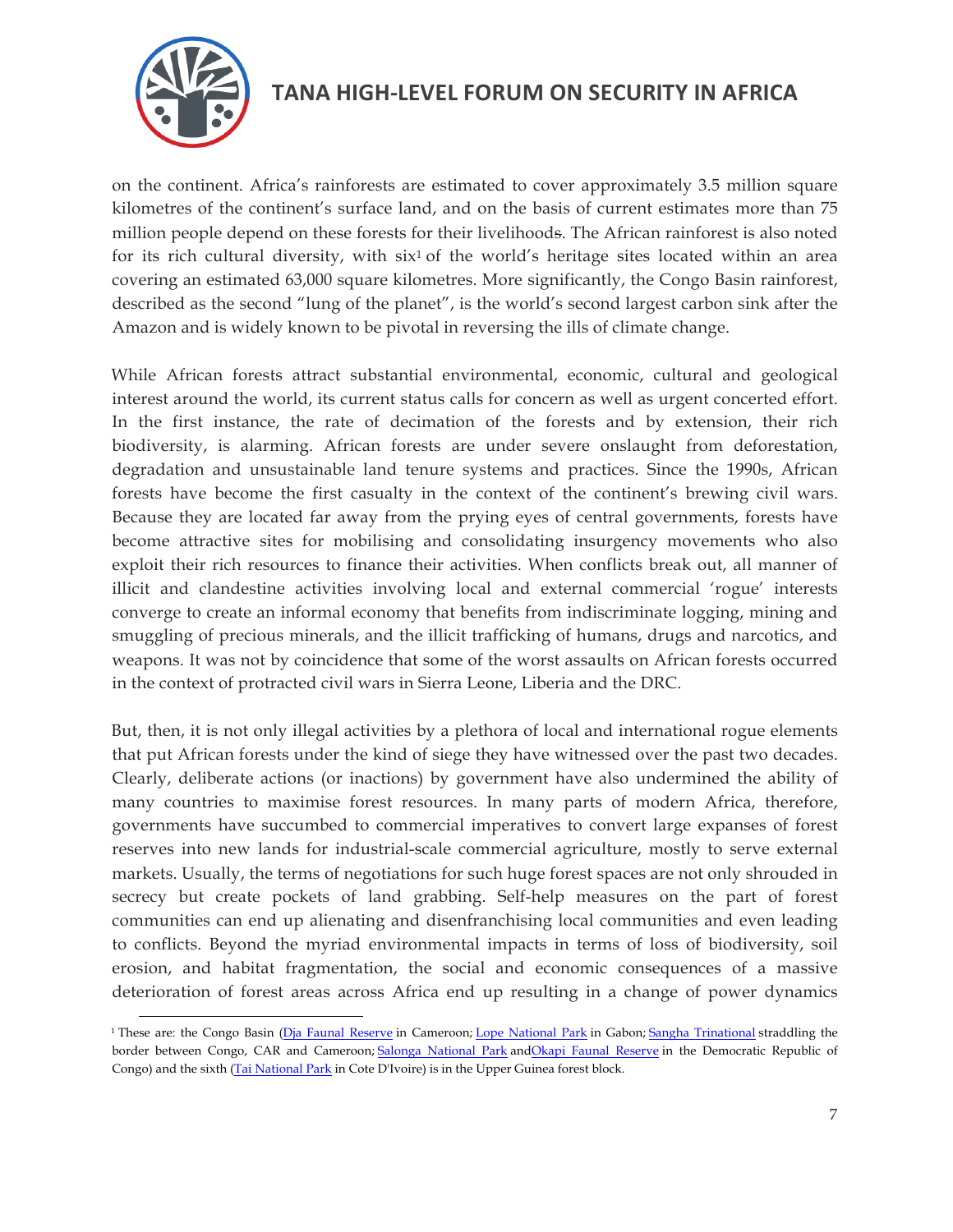

**TANA HIGH-LEVEL FORUM ON SECURITY IN AFRICA** 

between competing forest users in ways that further magnify the scale of the problem, and counter-claims from local communities that lead to protracted violent conflicts.

In light of all the above, there is a need to revisit the debate around African forests not just in terms of the immense opportunities harnessing them positively could yield, but also how doing otherwise might have adverse and undesirable long-term effects.

### **3. Other crosscutting issues in natural resource governance in Africa**

Despite the centrality of the natural resource sector in Africa as captured above, the continent is witnessing growing pockets of resource nationalism through social activism at the local and national levels, and from outside through several global initiatives such as the Kimberely Process for the global trade in diamonds. In this regard, a number of crosscutting issues will be the subject of keen debate at the 6<sup>th</sup> Tana Forum, including: (1) growing demands to renegotiate concessions entered into with transnational companies; (2) responsible revenue management,<sup>2</sup> especially in terms of promoting transparency, accountability, ethics, and social responsibility in natural resource governance; (3) achieving and maintaining resource sovereignty at a time when many African countries have to rely on external initiatives to get a fair deal from the exploitation of their resources; (4) investing in new, forward-looking infrastructure in the natural resource sector; and (5) monitoring and enforcing extant laws and regulations, including regional3 and global protocols on different aspects of natural resource governance such as Publish What You Pay (1999), the Kimberley Process (2000), the Extractive Industries Transparency Initiative (2002), and the G7 Initiative on Strengthening Assistance for Complex Contract Negotiations (CONNEX) (2014).

It is instructive how several extant laws and regulations governing the natural resource sector in Africa date back to the colonial era or the early decades of independence when many African countries still lacked the capacity or wherewithal to negotiate better deals. There is no doubt that multinational companies working in collaboration with national elites have long exploited Africa's vast natural resources to their mutual advantages, but less so in the collective interest

<sup>&</sup>lt;sup>2</sup> In 2004, the National Assembly of Sao Tome and Principe unanimously enacted a law on revenue management via inclusive dialogue involving different local and international stakeholders. The law stipulates that oil revenues are deposited into a savings fund that allows limited withdrawals to ensure sustainability. Furthermore, the account is public and monitored by an oversight committee, ensuring both transparency and accountability.

<sup>&</sup>lt;sup>3</sup> The African Union (AU), the United Nations Economic Commission for Africa (UNECA), and the African Development Bank (AfDB) have launched several initiatives to improve resource management at the continental level. These include the African Mining Vision, the Framework and Guidelines on Land Policy in Africa, and Africa Water Vision 2025; and AfDB's African Legal Support Facility (ALSF) to assist governments in the negotiation of concession agreements.